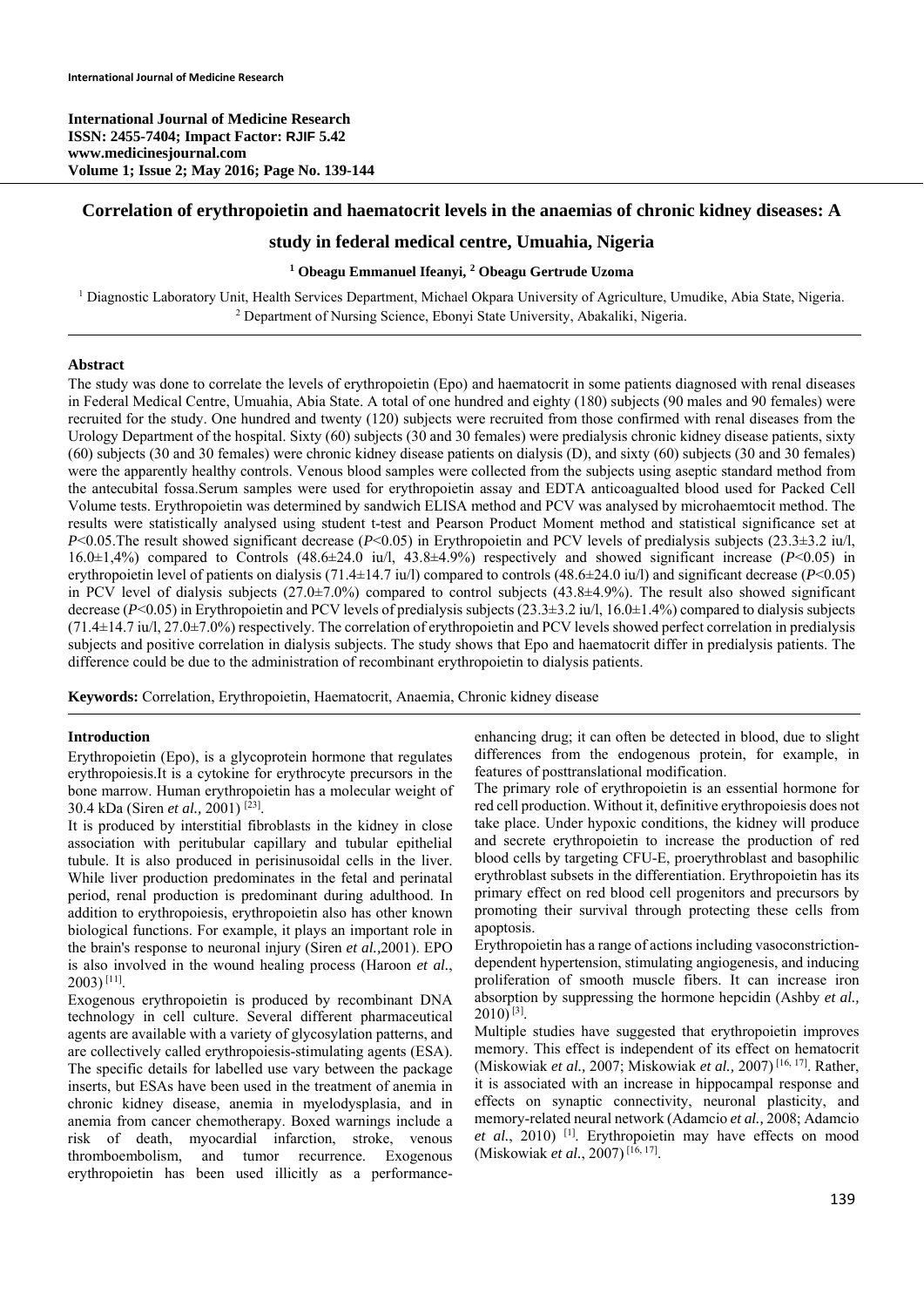Erythropoietin has been shown to exert its effects by binding to the erythropoietin receptor (EpoR) (Livnah *et al.,* 1998; Middleton *et al.*, 1999)<sup>[14, 15]</sup>.

Erythropoietin is highly glycosylated (40% of total molecular weight), with half-life in blood around five hours. Erythropoietin's half-life may vary between endogenous and various recombinant versions. Additional glycosylation or other alterations of erythropoietin via recombinant technology have led to the increase of erythropoietin's stability in blood (thus requiring less frequent injections). Erythropoietin binds to the erythropoietin receptor on the red cell progenitor surface and activates a JAK2 signaling cascade. Erythropoietin receptor expression is found in a number of tissues, such as bone marrow and peripheral/central nervous tissue. In the bloodstream, red cells themselves do not express erythropoietin receptor, so cannot respond to erythropoietin. However, indirect dependence of red cell longevity in the blood on plasma erythropoietin levels has been reported, a process termed neocytolysis.

Erythropoietin levels in blood are quite low in the absence of anemia, averaging at around 10 mU/ml. However, in hypoxic stress, erythropoietin production may increase 1000-fold, reaching 10,000 mU/ml of blood. Erythropoietin is produced mainly by peritubular capillary lining cells of the renal cortex, which are highly specialized, epithelial-like cells. It is synthesized by renal peritubular cells in adults, with a small amount being produced in the liver. Regulation is believed to rely on a feedback mechanism measuring blood oxygenation (Jelkam, 2007). Constitutively synthesized transcription factors for erythropoietin, known as hypoxia-inducible factors, are hydroxylated and proteosomally digested in the presence of oxygen.

Erythropoietin (Epo) is a complex molecule, which regulates red blood cell production in the bone marrow. Recombinant human erythropoietin (rHuEPO) is commercially available and is widely used for the treatment of anemia. In recent years, additional nonerythropoietic tissue/organ protective properties of erythropoietin have become apparent, in particular for kidneys

Erythropoietin is a 30.4 kD glycoprotein and class I cytokine consisting of 165 amino acids (Mocini *et al.,* 2007). Erythropoietin has four acidic oligosaccharide side chains (3 Nlinked and 1 O-linked) and contains up to 14 sialic acid residues. Its carbohydrate portion contributes 40% of its molecular weight (Mocini et al., 2007)<sup>[18]</sup>. The N-linked polysaccharide side chains appear to be important for the biosynthesis and secretion of erythropoietin, enhance its stability in blood, and limit hepatic clearance, thus facilitating the systemic transit of erythropoietin from kidney to bone marrow (Obeagu, 2015) [22].

The variable nature of the sialic acid content gives rise to erythropoietin isoforms with differences in charge. As the number of sialic acid groups on the carbohydrate portion of erythropoietin increase, so does its serum half-life, whereas receptor-binding capacity decreases (Cartlin *et al.,* 2002; Elliot *et al.*, 2004; Middleton *et al.,*1999; Weidemann and Johnson,  $2009$ )  $[7, 15, 24]$ . Clearance, however, appears to have a stronger influence on *in vivo* activity than receptor-binding affinity.

Each erythropoietin molecule has two erythropoietin receptor (EpoR) binding sites. There are two affinities of the EpoR for erythropoietin in solution: one of high and one of low affinity (needs 1,000 times the concentration of erythropoietin for activation) (Weidemann and Johnson, 2009)  $[24]$ .

Diseases of the kidney are diverse, but individuals with kidney disease frequently display characteristic clinical features. Common clinical conditions involving the kidney include the nephritic and nephrotic syndromes, renal cysts, acute kidney injury, chronic kidney disease, urinary tract infection, nephrolithiasis, and urinary tract obstruction.Many other disease cases have adverse effects on the kidney which is the major site of production of erythropoietin such hypertension,diabetes, HIV/AIDS. Various cancers of the kidney exist; the most common adult renal cancer is renal cell carcinoma. Cancers, cysts, and some other renal conditions can be managed with removal of the kidney, or nephrectomy. When renal function, measured by glomerular filtration rate, is persistently poor, dialysis and kidney transplantation may be treatment options..

The kidneys secrete a variety of hormones, including erythropoietin, and the enzyme renin. Erythropoietin is released in response to hypoxia in the renal circulation. It stimulates erythropoiesis in the bone marrow.

The anemia of chronic kidney disease (CKD) is, in most patients, normocytic and normochromic. It is principally due to reduced renal erythropoietin (EPO) production and, to a lesser degree, to shortened red cell survival and decreased responsiveness to the hormone.

Anemia can develop well before the onset of uremic symptoms due to end-stage renal disease (ESRD). Although anemia due to renal dysfunction generally develops when the glomerular filtration rate (GFR) declines to  $\leq 30$  mL/min, it can also be observed in those with markedly higher GFRs (such as 60 mL/min) and tends to occur at higher levels of GFR in African Americans than whites.

If left untreated, the anemia of chronic kidney disease is associated with several abnormalities. These include deterioration in cardiac function, decreased cognitive function and mental acuity, fatigue, and other signs and symptoms. There are also associations with an increased risk of morbidity and mortality, principally due to cardiac disease and stroke.

### **Justification of the Study**

Renal diseases are increasing at alarming rate causing a great damage on the renal function.The damage caused by these diseases can affect the level of erythropoietin which in turn affects erythropoiesis. This might have contributed to increase in anaemia seen in many hospitals these days.

There is an increasing prevalence of renal insufficiency diseases in Umuahia as seen in the Urology Department of Federal Medical Centre, Umuahia which if nothing is done may cause increase in mortality and morbidity among the patients and results to loss of much manpower to the society and cost of managing them. The cost of care includes not only the direct cost of dialysis and transplant services but also indirect cost like man hours lost at the workplace. A study to determine the levels of Erythropoietin and haematocrit has not been done in this part of the world which call for the study.

#### **Aim**

The aim of this study is to correlate erythropoietin and haematocrit levels in Patients with kidney diseases seen at the Federal Medical Centre, Umuahia.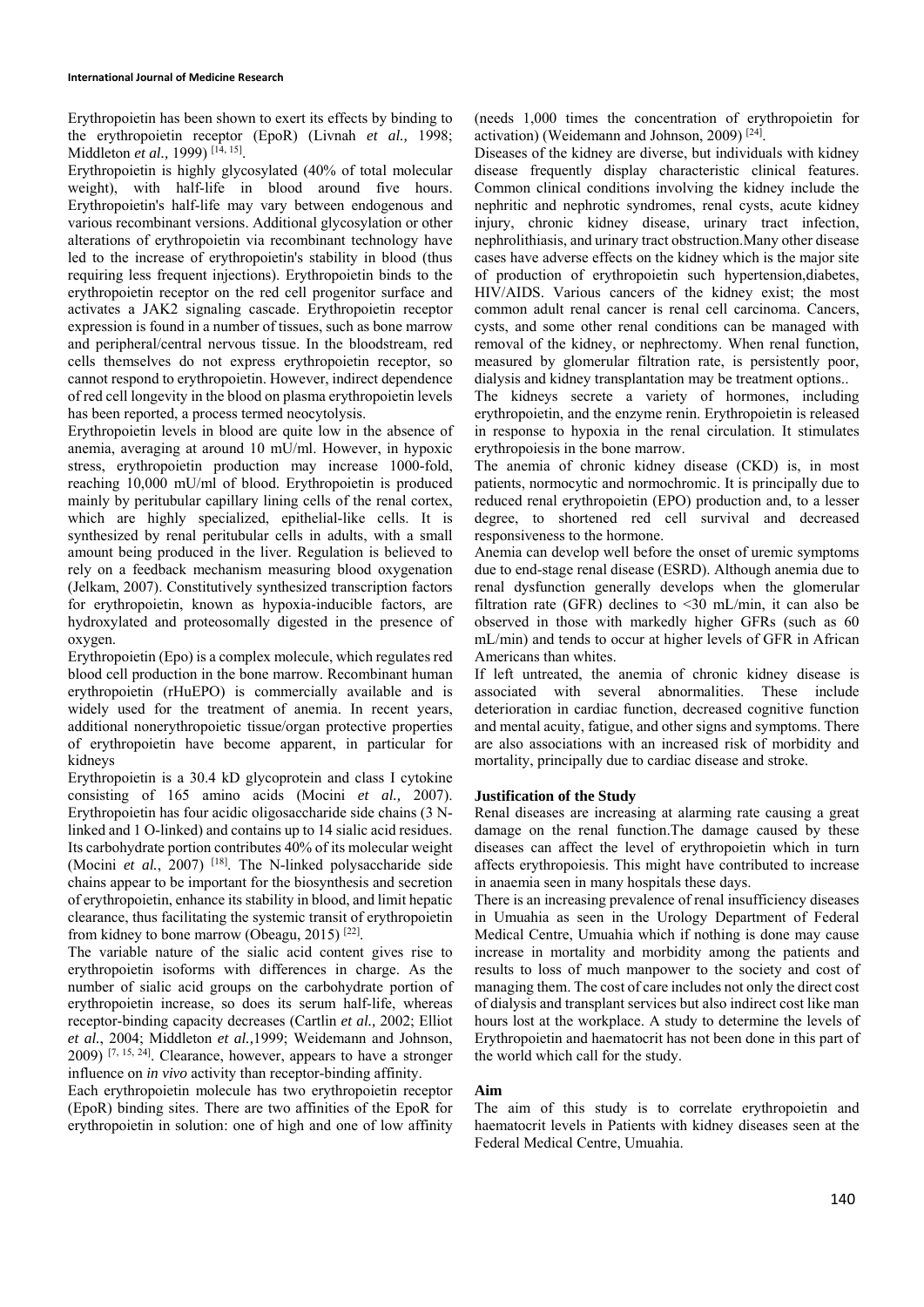# **Materials and Methods**

## **Study area**

The study was conducted at the Federal Medical Centre, Umuahia.Umuahia is the capital of Abia State, with a population of 264,662 and covers a land area of about 245KM<sup>2</sup>. It lies on Latitude 5.52627 (decimal degree) North and Longitude 7.48959 (decimal degree) East with an elevated alttitude of 152 meters (NPC, 2006).

Umuahia is inhabited by the three major tribes of Nigeria but dominated by the Igbo speaking people. They are more of traders, Technical workers, civil servants and farmers. About two Universities are located there. They have few government hospitals which the most respected is Federal Medical Centre, Umuahia. They patronise drug dealers without consulting medical doctors, take a lot of NSAIDS, use herbal medicines, high prevalence of UTI and have few markets to buy better food stuffs.

## **Advocacy, Pre-survey contacts and ethical considerations**

With a letter of introduction from the Department, the secretary, Health Research and Ethical Committee of the Health Institution was met with a well detailed research proposal, after which an ethical approval was obtained for the research work.

## **Study population and enrolments**

The formular of Araoye (2004) was used to determine the sample size.  $n=Z^2$   $XP(q)$  $\mathbf{d}^2$ where n =sample size z=confidence interval 95% (1.96) p=prevalence rate

 $q=1-p$ d=degree of freedom 5% (0.05) Prevalence rate 7.7% according to Egbi *et al*. (2014).  $n = (1.96)^2 \times 0.077 \times 0.923$ 

$$
(0.05)^2
$$

Minimum sample size=100 but for the study sample size of 180 was used.

The study group (patients) were recruited from the Urology Department of Federal Medical Centre, Umuahia by the help of some nurses who helped in retreiving the patients' folders after they gave their consents. A total of one hundred and eighty (180) subjects were recruited for the study whose age ranges from 35- 71 years.Sixty (60) subjects (30 males and 30 females) were chronic renal disease patietnts on predialysis, sixty (60) subjects (30 males and 30 females) were chronic kideny subjects on dialysis. Also, sixty (60) subjects (30 males and 30 females) were the controls who were apparently healthy individuals.

## **Inclusion criteria**

Written and oral consents were obtained from the subjects and other information which was helpful for the study. The subjects were selected based on those who were confirmed of having different renal diseases such as chronic kidney disease on predialysis and chronic kidney disease on dialysis.

The control subjects were selected on ground that they were apparently healthy.

## **Exclusion criteria**

For the study group,the subjects showing normal renal function, HIV/AIDS patients, patients with urinary tract infection, hypertensive patients, those on nephrotoxic drugs such NSAIDS were excluded from the study.Subjects with the following symptoms were excluded:

- Generalized weakness or malaise, easy fatigability
- Generalized body aches, or myalgias
- Orthostatic symptoms (eg, lightheadedness, dizziness)
- Syncope or near-syncope
- Decreased exercise tolerance
- Chest discomfort
- Palpitations
- Cold intolerance
- Sleep disturbances
- Inability to concentrate
- Loss of appetite
- Skin Pallor
- Neurovascular Decreased cognitive ability
- Eyes Pale conjunctivae
- Cardiovascular Orthostatic hypotension, tachyarrhythmias
- Pulmonary Tachypnea
- Abdomen Ascites, hepatosplenomegaly and those abnormal urea,creatinine in serum and protein in urine were equally excluded for the study.

For the controls,subjects showing any clinical conditions of any disease at all were excluded for the study.

## **Sample Collection**

About 6ml of venous blood was aseptically collected from the antecubital vein of each subject by standard technique. About 4.5ml was dispensed into plain tubes for Erythropoietin assay and the remaining was dispensed into an EDTA bottle for packed cell volume (PCV) test. The blood samples for serum were allowed to clot for 2 hours at room temperature before centrifugation for 20 minutes at approximately 1000Xg. EDTA whole blood was used for PCV test.

## **Laboratory investigations**

All reagents and kits were commercially purchased from reputable company whose standard operating procedures were strictly followed. Human Epo (Erythropoietin) ELISA kit was purchased from Elabscience with catalog No**:**E**-**EL**-**H0066c. The erythropoietin was bought from Elabscience Biotechnology Co. Ltd,Wuhan.

## **Principle of Erythropoietin (Sandwich-Elisa Method) of Elabscience**

The ELISA kit uses sandwich-ELISA as the method. The micro ElISA plate provided in this kit was coated with an antibody specific to Erythropoietin.Standard or samples are then added to the appropriate micro ELISA plate wells and combined to the specific antibody. Then a biotinylated detection antibody specific for Erythropoietin and Avidin-Horseradish Peroxidase (HRP) conjugate is added to each micro plate well and incubated.Free components are washed away. The substrate solution is added to each well. Only those wells that contain Erythropoietin, biotinylated detection antibody and Avidin-HRP conjugate will appear bluein colour. The enzyme-subtrate reaction is terminated by the addition of a sulphuric acid solution and the colour turns yellow. The optical density (OD) is proportional to the concentration of Erythropoietin. You can calculate the concentration of Erythropoietin in the sample by comparing the OD of the sample to the standard curve.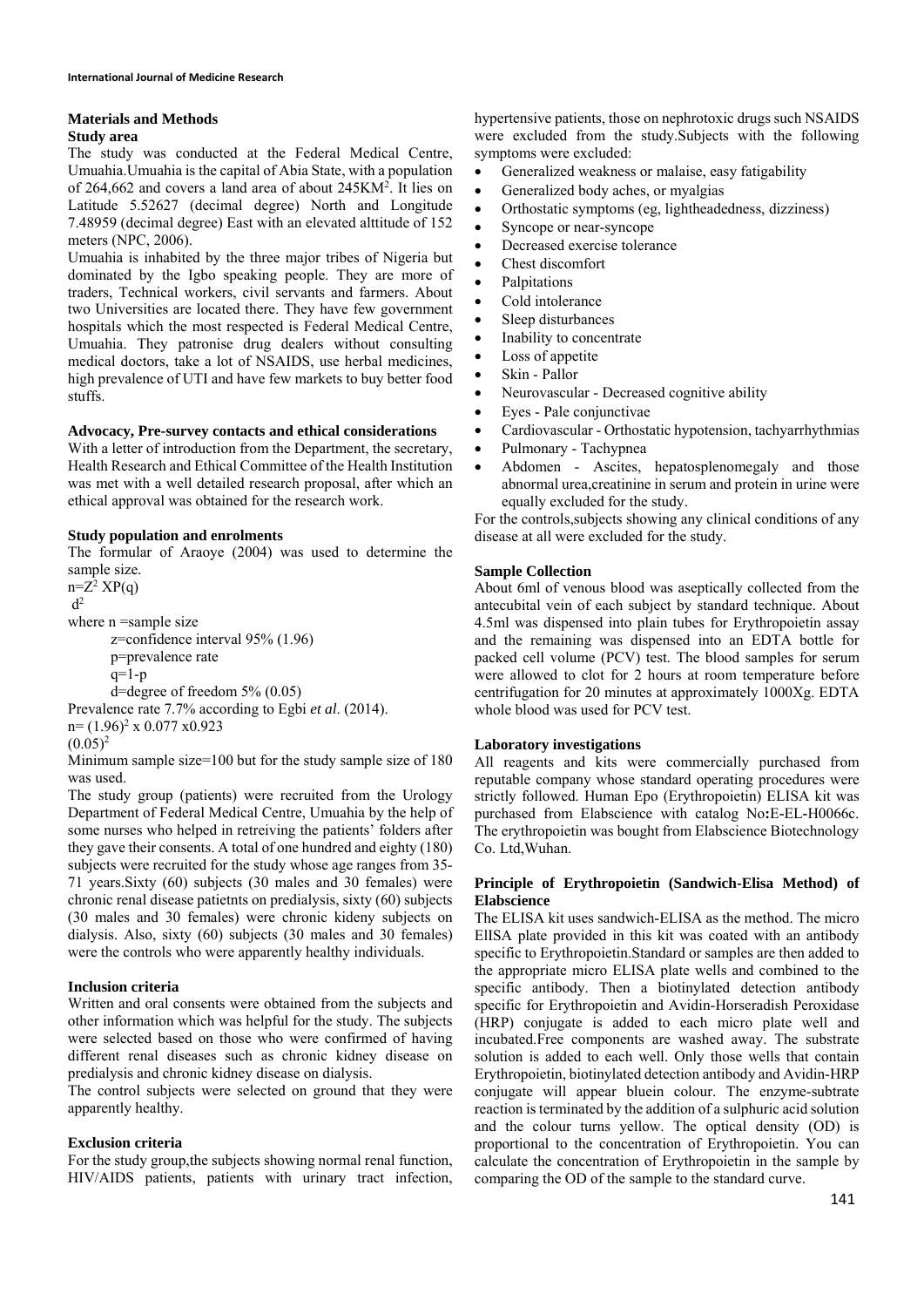## **Assay procedure**

All the reagents were allowed to reach room temperature, mixed thoroughly by gently swirling before pipetting.

**1. Add sample:** 100µL of standard, blank, or sample was added per well. The blank well was added with reference standard and sample Diluent.Solutions were added to the bottom of micro ELISA plate well, mixed gently and covered the plate with sealer and incubated for 90 minutes at  $37 \text{ °C}$ .

**2. Biotinylated detection antibody:** The liquid of each well was removed. 100µL of biotinylated Detection Antibody working solution was added immediately to each well and covered with plate sealer. The plate was gently tap to ensure thorough mixing and then incubated for 1 hour at  $37 \text{ °C}$ .

**3. Wash:** Each well was apirated and washed 3 times. It was washed by filling each well with wash buffer (approximately 350 µL.At the last wash the remaining wash buffer was removed. The plate was inverted and pat against thick clean absorbent.

**4. HRP Conjugate:** 100 µL of HRP conjugated working solution was added to each well and covered with the plate sealer and incubated for 30 minutes at  $37 \text{ °C}$ .

**5. Wash:** The wash process was repeated 5 times as in step 3.

**6. Substrate:** 90 µL of substrate solution was added to each well an was and covered with a new plate sealer and was incubated for about 15 minutes at 37 $\rm ^{0}C$ .

**7. Stop:** 50 µLof stop solution was added to each well and colour turned to yellow immediately.

**8. OD Measurement:** The optical density (OD) of each well was determined at once using a microplate reader set to 450nm.

**(b)Packed Cell Volume (Microhaematocrit method)** was used.

### **Principle of Microhaematocrit Method (Cheesbrough, 2004).**

The packed cell volume is that proportion of whole blood occupied by red blood cells when it is packed together, expressed as a ratio (Litre/Litre).

Anticoagulated blood in a glass capillary of specified length, bore size and wall-thickness is centrifuged in a microhaematocrit centrifuge at RCF 12000-15000Xg for 3-5 minutes to obtain constant packing of red cells. A small amount of plasma remains trapped between the packed red cells.The PCV value is read from the scale of a microhaematocrit reader or calculated by dividing the height of the red cell column by the height of total column of blood.

## **Procedure for PCV** (Cheesbrough, 2004)**.**

1. A plain capillary tubes were filled with well mixed EDTA anticoagulated blood.

2. The unfilled ends were sealed with plasticine.

3. The filled capillary tubes were carefully located in numbered slots of the microhaematocrit rotor with the sealed end against the rim gasket.

- 4. They were centrifuged for 5 minutes at 15,000 xg.
- 5. The results were read immediately after centrifuging them.

### **Statistical analysis**

The data were presented as mean values and  $\pm$  standard variation  $(\pm SD)$  in tables. The data were analysed using t-test and Pearson Product moment method.Statistical significance was set at *P*<0.05

#### **Results**

**Table 1:** Comparism of erythropoietin (Epo) and PCV Levels in patients on predialysis and controls

| <b>Parameters</b> | PD (60)        | Control $(60)$  | <b>Level of significance</b> |
|-------------------|----------------|-----------------|------------------------------|
| Epo(iu/l)         | $23.3 \pm 3.2$ | $48.6 \pm 24.0$ | $P \le 0.05$                 |
| $PCV(\%)$         | $16.0 \pm 1.4$ | $43.8 \pm 4.9$  | $P \le 0.05$                 |
| 'D=Predialysis    |                |                 |                              |

PD=Predialysis

Table 1 showed significant decrease (*P*<0.05) in Erythropoietin and PCV levels of predialysis subjects (23.3±3.2 iu/l,  $16.0\pm1,4\%$  compared to Control subjects  $(48.6\pm24.0 \text{ iu/l},$ 43.8±4.9%) respectively.

**Table 2:** Comparism of Erythropoietin (Epo) and PCV in patients with dialysis to controls

| <b>Parameters</b> | PD (60)         | Control (60)    | Level of significance |
|-------------------|-----------------|-----------------|-----------------------|
| Epo(iu/l)         | $71.4 \pm 14.7$ | $48.6 \pm 24.0$ | $P \le 0.05$          |
| $PCV(\%)$         | $27.0 \pm 7.0$  | $43.8 \pm 4.9$  | $P \le 0.05$          |
| $D = Dialysis$    |                 |                 |                       |

Table 2 showed significant increase (*P*<0.05) in Erythropoietin level of dialysis subjects (71.4±14.7 iu/l) compared to control subjects (48.6±24.0 iu/l) and significant decrease (*P*<0.05) in PCV level of dialysis subjects (27.0±7.0%) compared to control subjects (43.8±4.9%).

**Table 3:** Comparism of Erythropoietin and PCV in Patients on predialysis and on dialysis

| <b>Parameters</b> | PD (60)        | D(60)           | <b>Level of significance</b> |
|-------------------|----------------|-----------------|------------------------------|
| Epo(iu/l)         | $23.3 \pm 3.2$ | $71.4 \pm 14.7$ | $P \le 0.05$                 |
| $PCV(\%)$         | $16.0 \pm 1.4$ | $27.0 \pm 7.0$  | $P \le 0.05$                 |
| PD=Predialysis    |                |                 |                              |

D=Dialysis

Table 3 showed significant decrease (*P*<0.05) in Erythropoietin and PCV levels of predialysis subjects (23.3±3.2 iu/l, 16.0±1.4%) compared to dialysis subjects (71.4±14.7 iu/l,  $27.0 \pm 7.0\%$ ) respectively.

**Table 4:** Correlation of EPO and PCV values in the renal Insufficiencies

|                |          | PCV(PD)   | PCV(D)    |  |
|----------------|----------|-----------|-----------|--|
| EPO            | Pearson  | $1.000**$ | $0.9986*$ |  |
|                | 2 tailed | .2732     | .2732     |  |
|                |          | 60        |           |  |
| PD=Predialysis |          |           |           |  |

### **D=Dialysis**

Table 4 showed correlation of erythropoietin and PCV values in the renal diseases which showed perfect relationship in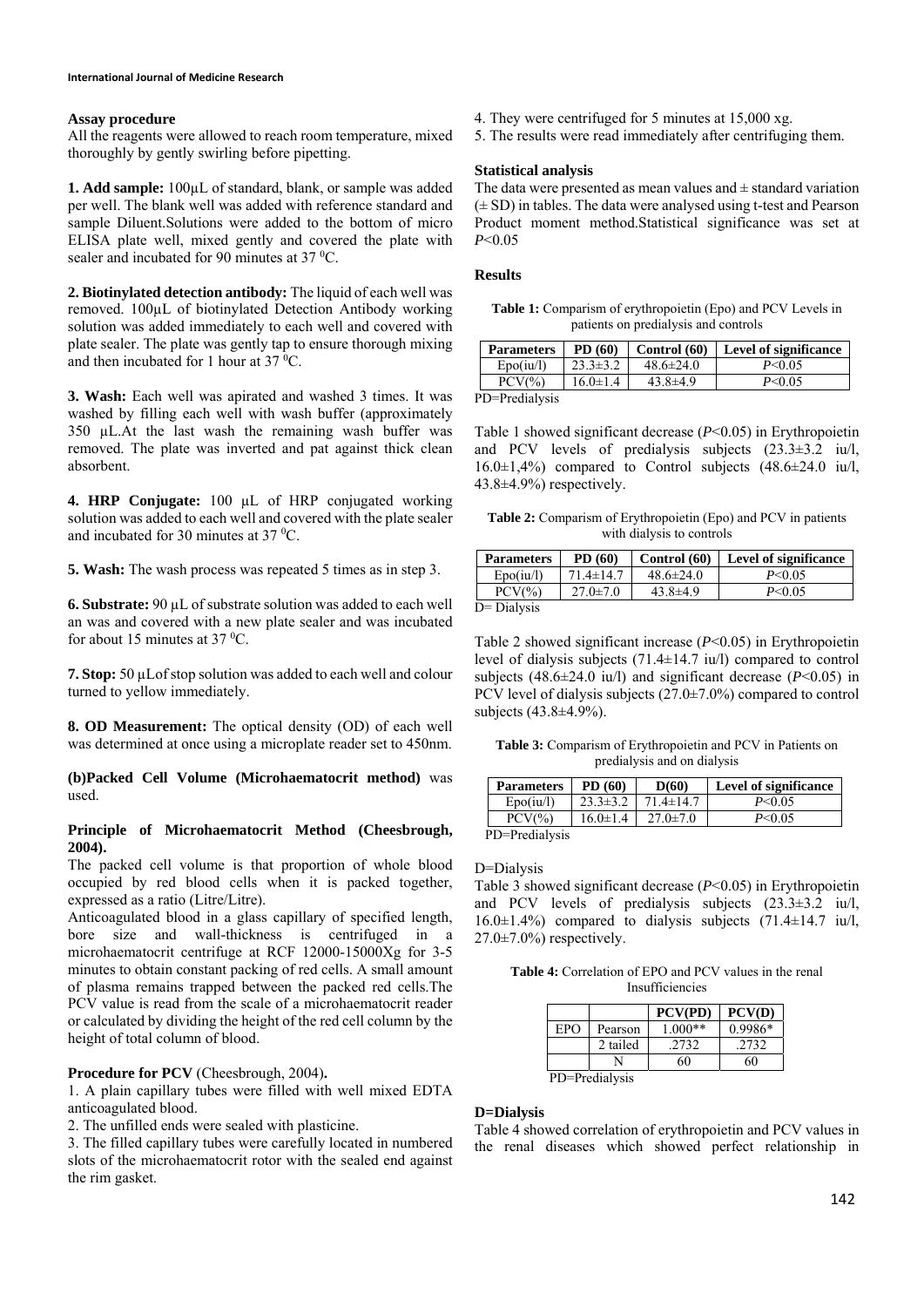predialysis subjects (1.000) and positive relationship (0.9986) in patients on dialysis.

#### **Discussion**

The study was done to correlate the levels of erythropoietin and haematocrit in anaemias of renal diseases at the Federal Medical Centre, Umuahia.Anaemia is one of the clinical and laboratory manifestations of chronic kidney disease.Relatively little is known about the development and progression of anaemia in patients with chronic kidney disease.As kidney function declines and in patients with more advanced chronic kidney disease stages, the incidence and prevalence of anemia increased. There is an exponential relationship between glomerular filteration and anaemia.

Table 1 showed significant decrease (*P*<0.05) in Erythropoietin and PCV levels of predialysis subjects (23.3±3.2 iu/l,  $16.0\pm1,4\%$  compared to Control subjects  $(48.6\pm24.0 \text{ iu/l},$ 43.8±4.9%) respectively. A relative lack of erythropoietin (Epo) is considered to be the main cause of the development of renal anaemia seen with low PCV. The main stimulus for elevated synthesis of erythropoietin is tissue hypoxia, which normally leads to an exponential increase in serum erythropoietin levels. This feedback is affected in patients with pathological condition involving the kidneys and the developing anaemia is not adequately compensated by a sufficient increase in the erythropoietin production (Nangaku and Eckaradt, 2006)<sup>[19]</sup>. The kidneys of the subjects on predialysis might have been affected to cause the reduction in the erythropoietin level when compared to the control subjects who were apparently healthy but the level can still sustain the subject although,the subject will be anaemic. The result obtained here is in accordance with research done by Fehr *et al.* (2004) <sup>[10]</sup> which showed low erythropoietin in the study group.

Table 2 showed significant increase (*P*<0.05) in Erythropoietin level of dialysis subjects (71.4±14.7 iu/l) compared to control subjects  $(48.6 \pm 24.0 \text{ iu/l})$  and significant decrease  $(P<0.05)$  in PCV level of dialysis subjects (27.0±7.0%) compared to control subjects (43.8±4.9%). This might be as a result of gradual improvement in the damaged fibroblasts of the renal cortex particularly the renal medulla at the outer layer between the basolateral membrane of the proximal tubules and peritubular capillaries.Hybridisation techniques have confirmed that erythropoietin is not produced for storage,but an increase in its production related to hypoxic stimulus is caused by exponential growth in the number of speciallised cells (Lacombe *et al.,*1988). This observation could be attributed to many of the dialysis patients are always palced on recombinant erythropoietin therapy. The feedback mechanism is highly sensitive because an incraese in the activity of specific mRNA can be demonstrated within two hours of the onset of hypoxic stimulus (Epstein, 1997) [8].

Normochromic normocytic anaemia can occur in various chronic diseases, and it appears that dysregulation of iron homoeostasis and inflammatory processes acta s the main mediators (Ezekowitz *et al.,* 2003; Ganz, 2007; Weiss and Goodnough, 2005) [9, 25]

Table 3 showed significant decrease (*P*<0.05) in Erythropoietin and PCV levels of predialysis subjects (23.3±3.2 iu/l,  $16.0\pm1.4\%$ ) compared to dialysis subjects (71.4 $\pm$ 14.7 iu/l, 27.0±7.0%) respectively.This could be as a result of improvement in the fibroblasts of the kidneys.This showed that dialysis has a good effect on the repair of the damaged renal

tissues by increasing the level of erythropoietin which prevents apoptosis of the cells.

Table 4 showed the correlation of erythropoietin and PCV values in the renal diseases.The table showed that there was a perfect relationship between Epo and PCV of chronic kidney disease subjects on predialysis (PD) and positive relationship in dialysis subjects. This showed that the kidneys might have been damaged to affect the level of erythropoietin which affects the PCV level in predialysis subjects. The feedback is affected in patients with pathological conditions involving the kidneys and the developing anaemia is not adequately compensated by a sufficient increase in the erythropoietin production (Nangaku and Eckardt, 2006) [19].

### **Conclusion**

The study showed that there was decrease in Epo and PCV levels in the renal diseases studied. The depression of erythropoietin level were more pronounced in chronic kidney disease subjects before dialysis (predialysis) and improved on dialysis and chronic kidney disease subjects on predialysis and dailysis showed perfect and positive relationship respectively showing that they do not follow the established inverse relationship in pathological conditions.These subjects need urgent attention to restore the function of the kidneys.

### **References**

- 1. Adamcio B, Sargin D, Stradomska A, Medrihan L, Gertler C, Theis F, *et al.* "Erythropoietin enhances hippocampal long-term potentiation and memory". Biomed Central Biology, 2008; 6:37.
- 2. Araoye MO. Research Methodology with Statistic for Health and Social Science. 1<sup>st</sup> Edition. Nathodex Publisher, Ilorin, 2004, 115-120.
- 3. Ashby DR, Gale DP, Busbridge M, Murphy KG, Duncan ND, Cairns TD, *et al.* "Erythropoietin administration in humans causes a marked and prolonged reduction in circulating hepcidin". Haematologica, 2010; 95(3):505-8.
- 4. Catlin DH, Breidbach A, Elliott S, Glaspy J. Comparison of the isoelectric focusing patterns of darbepoetin alfa, recombinant human erythropoietin, and endogenous erythropoietin from human urine. Clinical Chemistry. 2002; 48:2057-9.
- 5. Cheesbrough M. District Laboratory Practice Part 2.United Kingdom:Cambridge University Press, 2004, 210.
- 6. Egbi OG, Okafor UH, Miebodei KE, Kasia BE, Kunle-Olowu OE, Unigwe EI. Prevalence and Correlates of Chronic Kidney Disease among Civil Servants in Bayelsea State, Nigeria. Nigeria Journal of Clinical Practice. 2014; 17:602-607.
- 7. Elliott S, Egrie J, Browne J, Lorenzini T, Busse L, Rogers N, *et al.* Control of rHuEPO biological activity: the role of carbohydrate. Experimental Hematology. 2004; 32:1146- 55.
- 8. Epstein FH. Oxygen and renal metabolism. Kidney Int ernational. 1997; 51:381-5.
- 9. Ezekowitz JA, McAlister FA, Armstrong PW. Anemia is common in heart failure and is associated with poor outcomes: Insights from a cohort of 12 065 patients with new-onset heart failure. Circulation. 2003; 107:223-225.
- 10. Fehr T, Ammann P, Garzoni D, Korte W, Fierz W, Rickli H, Wuthrich RP. Interpretation of Erythropoietin Levels in